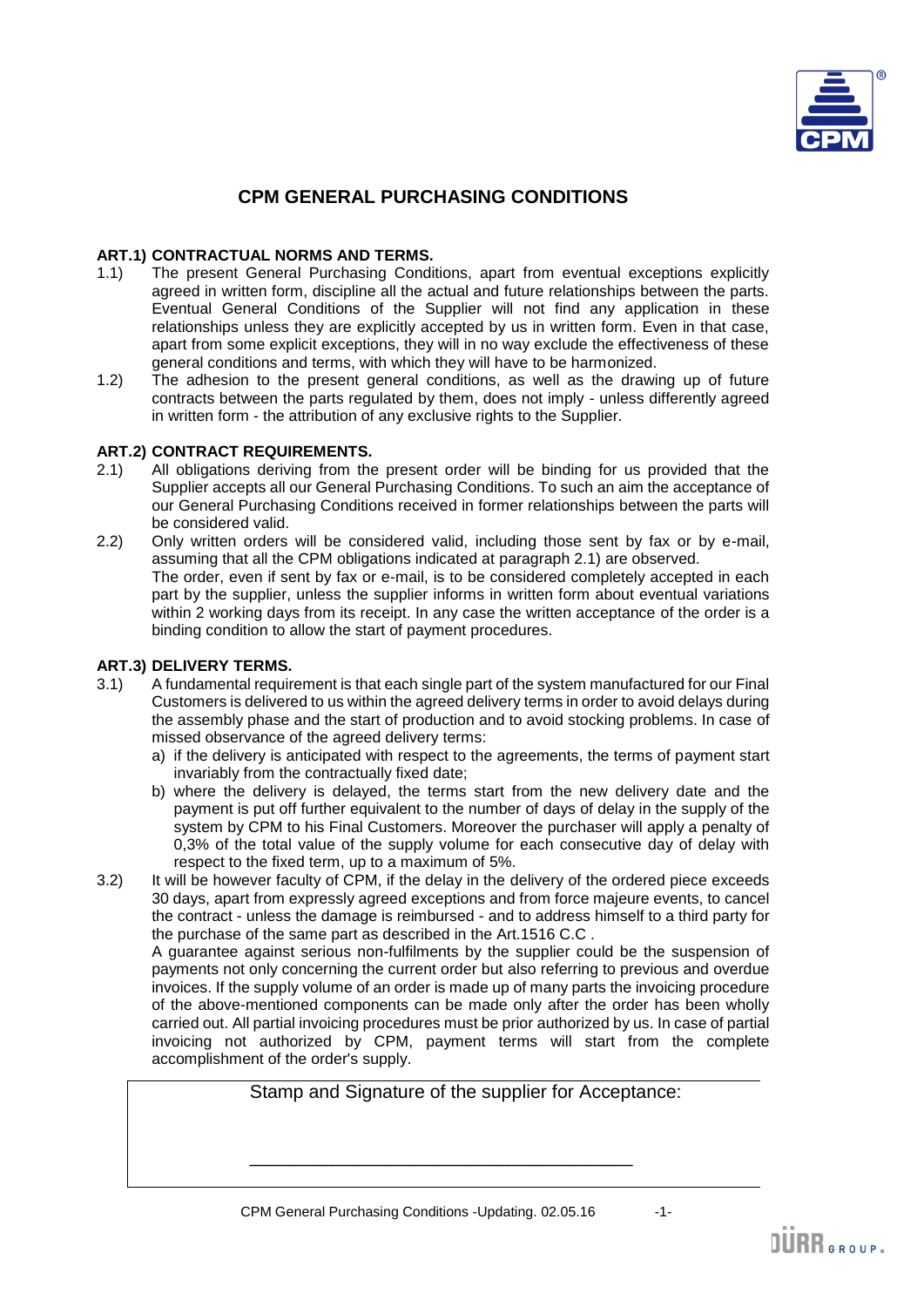

3.3) If parts are delivered in excess with respect to the quantity indicated in the order, they are left at disposal of the supplier at CPM Headquarters to be picked up at the supplier's charge with 2 working days' notice. In case quantities delivered in excess cannot be returned either because they've already been delivered to the End Customer by CPM or because they're no longer traceable, CPM will not accept any charge for them.

# **ART.4) TRANSPORT.**

Transport risks will be charged to the Supplier until the products, subject of the present order, are delivered to CPM or to the consignee

indicated by CPM. Even if transport and packaging costs are not included in the supply volume, goods should always be prepared with

accuracy by the Supplier.

## **ART.5) DEFECTIVE SUPPLY VOLUMES - GUARANTEE TERMS**

- 5.1) If during the guarantee period of twenty four (24) months from consignment some defective parts are found out among the supplied components, they have to be claimed by CPM within 15 days from the discovery of the fault by fax, telegram or by e-mail, confirmed by a registered letter (even if received by the Supplier after the terms). It will be in the faculty of CPM to ask for the replacement or for the reparation of the defective component and/or to take steps directly in urgent cases if the Supplier is not able to give a prompt reply in this sense. In this case, the right of CPM to ask for the compensation of the damages caused by the late use of the defective product remains open, unless he returns to the supplier, on his explicit demand, the piece replaced.
- 5.2) In case of vices or defects in the supply, immediately individuated at the supplier's workshop or at CPM's " Check of materials" upon their arrival, CPM will care to inform the supplier about the nonconformity, and if necessary will bring corrective actions and charge borne expenses to the Supplier.

## **ART.6) PAYMENT TERMS.**

- 6.1) Payments will be fixed according to the terms agreed, only upon invoice issuing, authorized by our internal procedures, in which are reported all the indications and the necessary information regarding the written order placed by the purchaser: if urgent supply volumes are requested before the order is placed in written form to the supplier, the supplier himself can ask the purchaser to supply him such information by fax or by e-mail.
- 6.2) The purchaser has the right to keep 10% of the invoice's amount until problems found out in the supply volume are solved.
- 6.3) No automatic procedures of credit transfer to third parts are allowed. They could be put into practice only upon written approval by CPM.

Stamp and Signature of the supplier for Acceptance:

CPM General Purchasing Conditions -Updating. 02.05.16

 $\frac{1}{\sqrt{2}}$  ,  $\frac{1}{\sqrt{2}}$  ,  $\frac{1}{\sqrt{2}}$  ,  $\frac{1}{\sqrt{2}}$  ,  $\frac{1}{\sqrt{2}}$  ,  $\frac{1}{\sqrt{2}}$  ,  $\frac{1}{\sqrt{2}}$  ,  $\frac{1}{\sqrt{2}}$  ,  $\frac{1}{\sqrt{2}}$  ,  $\frac{1}{\sqrt{2}}$  ,  $\frac{1}{\sqrt{2}}$  ,  $\frac{1}{\sqrt{2}}$  ,  $\frac{1}{\sqrt{2}}$  ,  $\frac{1}{\sqrt{2}}$  ,  $\frac{1}{\sqrt{2}}$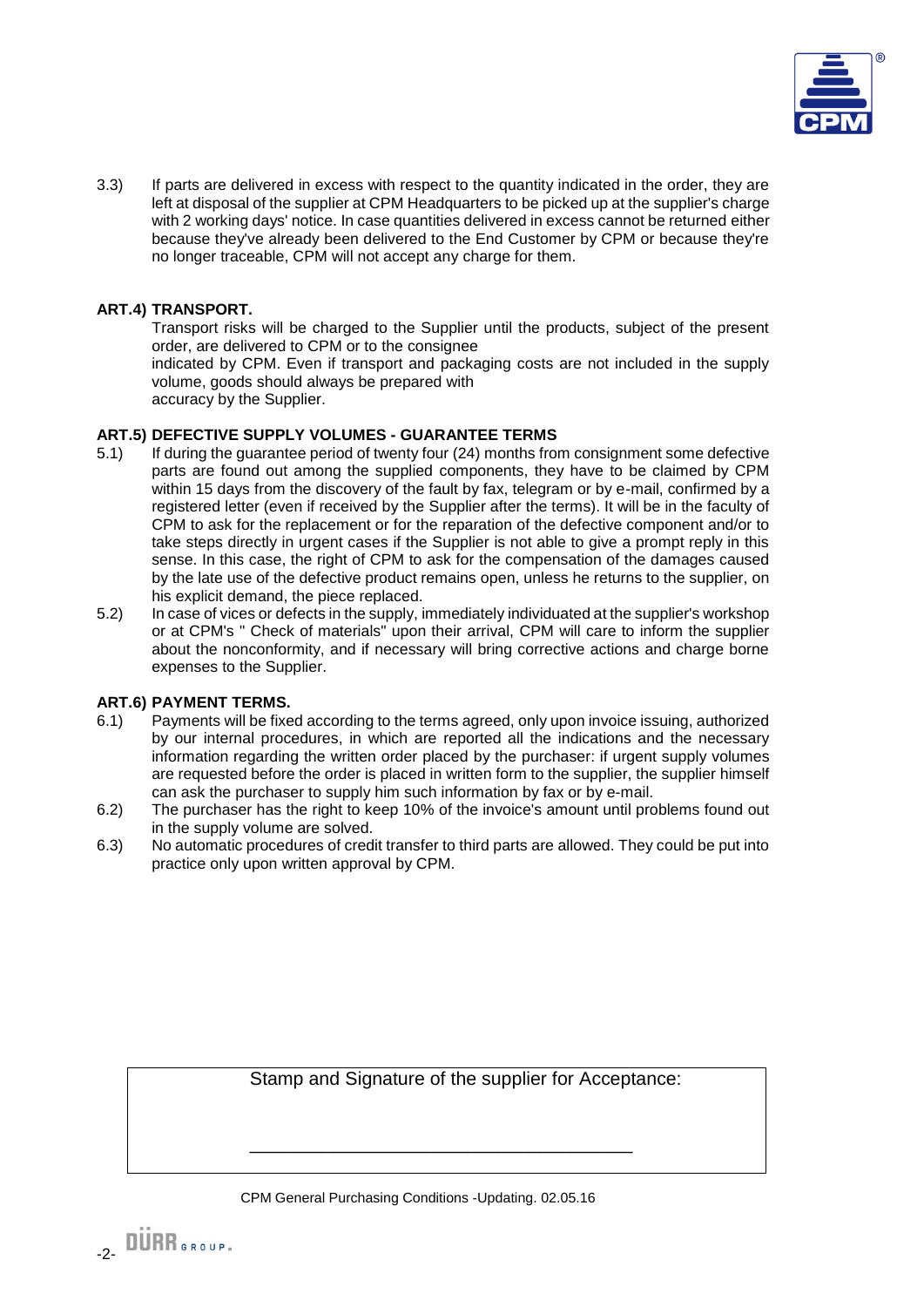

## **ART.7) SAMPLES, DRAWINGS AND TECHNICAL DOCUMENTATION.**

Eventual samples and models regarding the manufacturing of components ordered by us, and relative drawings made according to our instructions or of CPM's property that are made available to the supplier, can in no way be re-used by the supplier for personal purposes or made accessible to third parts. In fact they should be returned immediately after the execution of the order even without an explicit request by CPM. The violation of these terms gives CPM the right to ask for the damages' reimbursement, and the right for the transfer in his favour of the eventual benefits obtained by the supplier.

CPM could also ask for the supplier's written acceptance of the CPM Confidential Agreement.

## **ART.8) CONFIDENTIALITY AND EXCLUSIVITY OBLIGATION**

In order to ensure adherence to the confidentiality and exclusivity protocols held by CPM, the Supplier is required to sign the document called "Confidentiality and exclusivity obligation" attached to the present purchase order as an integral and binding part.

The non-compliance with this document will cause the cancellation of the contract and the consequent obligation to reimburse all directly or indirectly related damages, in addition to the consequences intended by the contract.

In any case the signature for acceptance on the purchase order automatically implies the acknowledgment and the complete acceptance of the Confidentiality and exclusivity obligation in full.

## **ART.9) MANUFACTURER'S RESPONSIBILITY FOR DAMAGES CAUSED TO THIRD PART THAT PURCHASED THE SYSTEM SUPPLIED.**

The supplier exempts CPM from all the damages caused to persons or things originated by the components delivered and installed by him, including direct or consequent damages, losses of productions and no profits recognized by the damaged third part.

## **ART.10) CLAUSES VALIDITY.**

If single clauses of these purchasing conditions are considered not valid or ineffective, all the contracts stipulated on their base will have to be re-integrated and interpreted as if they contained all the clauses, which allow to reach in the full respect of the law the essential goal of the agreement referring to the abovementioned clauses.

## **ART.11) "SILICONE-FREE".**

Unless differently agreed, the supplier commits himself to deliver SILICONE-FREE components and supply volumes.

## **ART.12) OBSERVANCE OF NORMS, LAWS AND REGULATIONS.**

- 12.1) The supplier engages to observe all the general or exceptional laws, decrees, regulations and norms related to technical, administrative, insurance, social or fiscal questions or correlated to the activity of the order. In case of activities to be carried out at CPM's customers, the supplier engages to respect and observe all the rules and norms established inside the property of the Final Customer.
- 12.2) The supplier engages to observe all the norms and prescriptions of the collective contracts, of the laws and the rules about workers' protections and assistance, undertaking all the possible responsibilities due to their non-observance and exempting CPM from any responsibility. (See also the CPM Enclosures "A" and "B" for the activities on site)

Stamp and Signature of the supplier for Acceptance:

CPM General Purchasing Conditions -Updating. 02.05.16

 $\frac{1}{\sqrt{2}}$  ,  $\frac{1}{\sqrt{2}}$  ,  $\frac{1}{\sqrt{2}}$  ,  $\frac{1}{\sqrt{2}}$  ,  $\frac{1}{\sqrt{2}}$  ,  $\frac{1}{\sqrt{2}}$  ,  $\frac{1}{\sqrt{2}}$  ,  $\frac{1}{\sqrt{2}}$  ,  $\frac{1}{\sqrt{2}}$  ,  $\frac{1}{\sqrt{2}}$  ,  $\frac{1}{\sqrt{2}}$  ,  $\frac{1}{\sqrt{2}}$  ,  $\frac{1}{\sqrt{2}}$  ,  $\frac{1}{\sqrt{2}}$  ,  $\frac{1}{\sqrt{2}}$